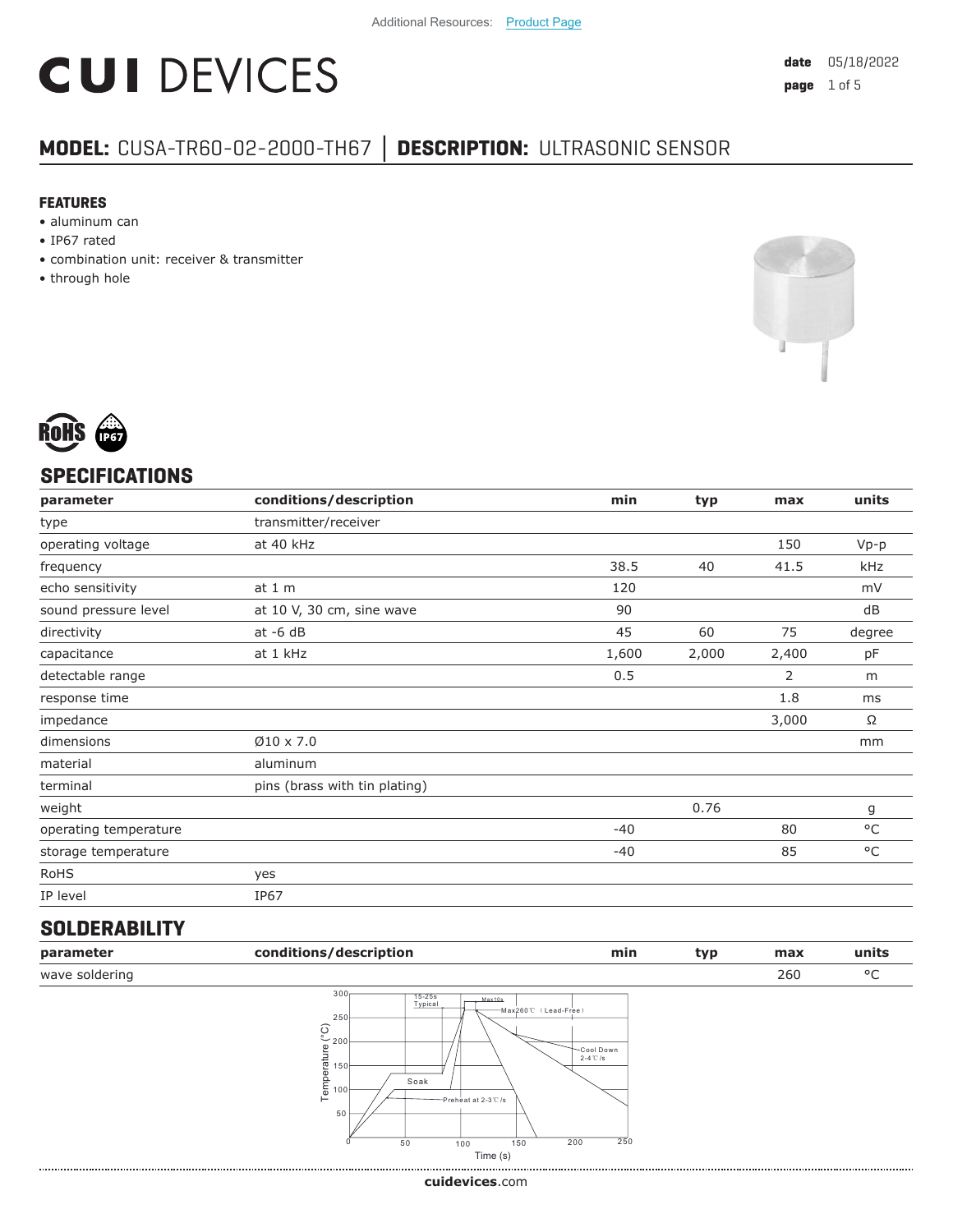#### **MECHANICAL DRAWING**





Recommended PCB Layout Top View

......................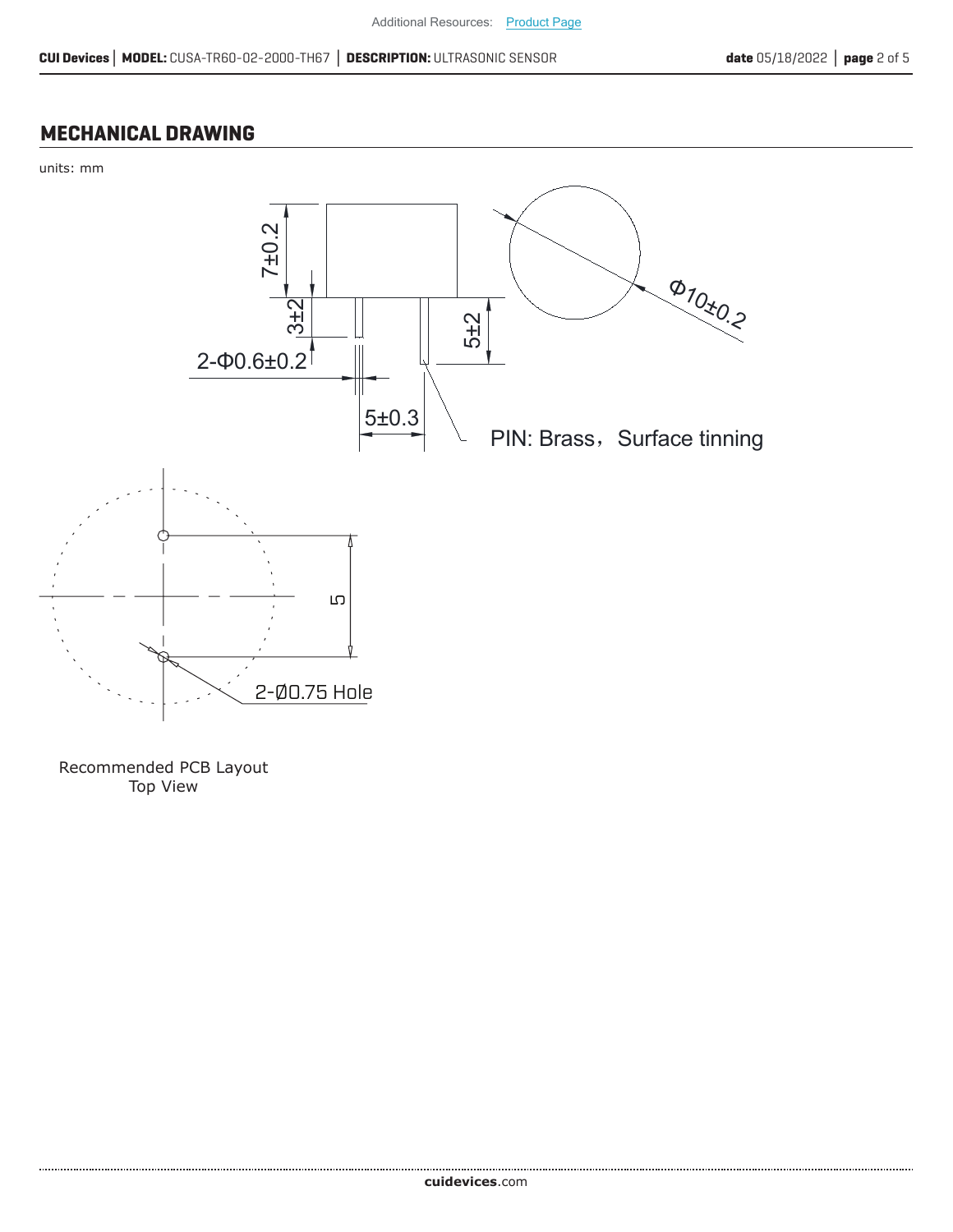#### **BEAM PATTERNS**

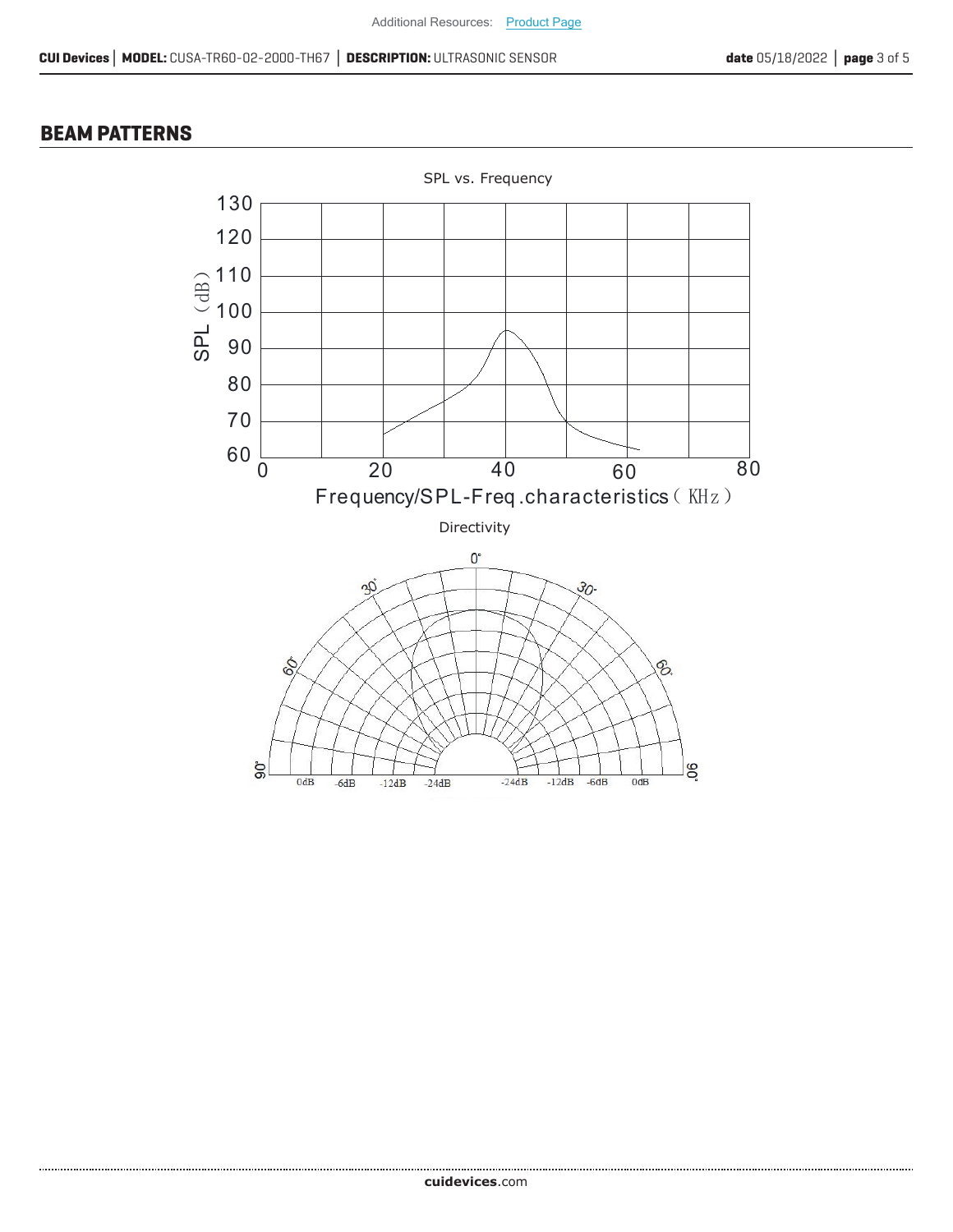#### **PACKAGING**

units: mm

Tray Size: 235 x 135 x 30 mm Tray QTY: 50 pcs per tray Carton Size: 280 x 285 x 240 mm Carton QTY: 1,000 pcs per carton